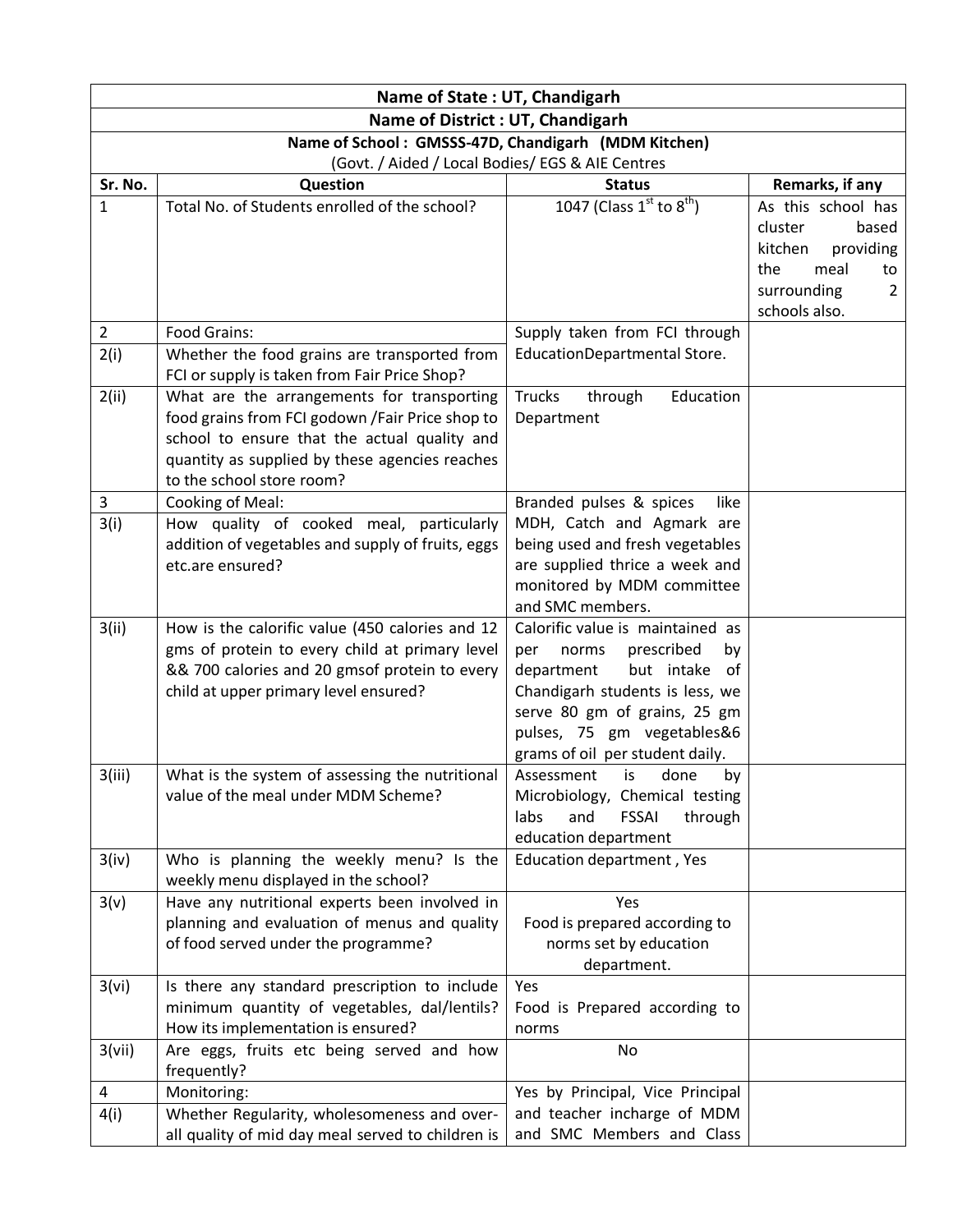|        | being monitored on daily basis, if yes, then by                                                     | incharges.                       |  |
|--------|-----------------------------------------------------------------------------------------------------|----------------------------------|--|
|        | whom?                                                                                               |                                  |  |
| 4(ii)  | Whether cleanliness in cooking, serving and                                                         | <b>MDM</b><br>Yes, organizer and |  |
|        | consumption of mid-day meal is being                                                                | incharge                         |  |
|        | monitored on daily basis, if yes then by whom?                                                      |                                  |  |
| 4(iii) | Whether timely procurement of Ingredients,                                                          | Yes                              |  |
|        | fuel etc of good quality is monitored on weekly                                                     |                                  |  |
| 4(iv)  | basis?<br>Whether quantity of raw food material (each                                               | Yes                              |  |
|        | item) taken out for cooking is recorded in                                                          |                                  |  |
|        | register on daily basis under signature of a                                                        |                                  |  |
|        | designated monitoring person?                                                                       |                                  |  |
| 4(v)   | Whether raw material is inspected daily before                                                      | Yes                              |  |
|        | being put to use for cooking? Whether any                                                           |                                  |  |
|        | register entry is maintained on daily basis                                                         |                                  |  |
|        | under signature of a designated monitoring                                                          |                                  |  |
|        | person?                                                                                             |                                  |  |
| 5      | Infrastructure: Kitchen-cum-store / Storage                                                         | Yes, MDM Shed has cooking        |  |
|        | Bins / Utensils / water / Fuel                                                                      | area, Kitchen for utencils, two  |  |
| 5(i)   | Whether school / Centre has pucca kitchen-                                                          | stores and one office of size    |  |
|        | cum-store as per specification of para 4.2 r/w<br>Ann.9? If yes then give size and other details of | 40*55ft/2200sq.ft<br>204.6 sq.m. |  |
|        | kitchen and store, both separately.                                                                 |                                  |  |
|        |                                                                                                     |                                  |  |
|        |                                                                                                     |                                  |  |
| 5(ii)  | Whether cooked food is procured from a                                                              | No                               |  |
|        | centralized kitchen? If yes, then give the                                                          |                                  |  |
|        | distance of the centralized kitchen from the                                                        |                                  |  |
|        | school. How much time it takes for the cooked                                                       |                                  |  |
|        | food to reach the school and whether it comes                                                       |                                  |  |
| 5(iii) | hot, in good and eatable condition?<br>What measures, if any, are being adopted to                  | N.A                              |  |
|        | test and ensure quality and quantity of food in                                                     |                                  |  |
|        |                                                                                                     |                                  |  |
|        |                                                                                                     |                                  |  |
|        | case food is procured from a centralized<br>kitchen?                                                |                                  |  |
| 5(iv)  | Whether school / Centre has Storage Bins? If                                                        | 2 Steel Drums of 5 Quantal, 2    |  |
|        | yes, give number, size and nature of Bins.                                                          | steel Drums of 2 Quantal for     |  |
|        |                                                                                                     | Rice & Flour. Four Steel Drums   |  |
|        |                                                                                                     | for storage of Dal, 1 big steel  |  |
|        |                                                                                                     | box and 2 steel almirahs for     |  |
|        |                                                                                                     | storage of spices and pulses.    |  |
| 5(v)   | Whether the school / Centre has Cooking                                                             | Yes, 4 Patilas of Top 27" Base   |  |
|        | Utensils? If yes, give their number and size.                                                       | 24", 2 Patilas of<br>Top 22"     |  |
|        |                                                                                                     | Base 20" and 1 Patila of         |  |
|        |                                                                                                     | Top 17" Base 15" for cooking of  |  |
|        |                                                                                                     | rice.                            |  |
|        |                                                                                                     | 2 Patilas of 38 Number, 1        |  |
|        |                                                                                                     | patilaof 70 Number, 5 patilas of |  |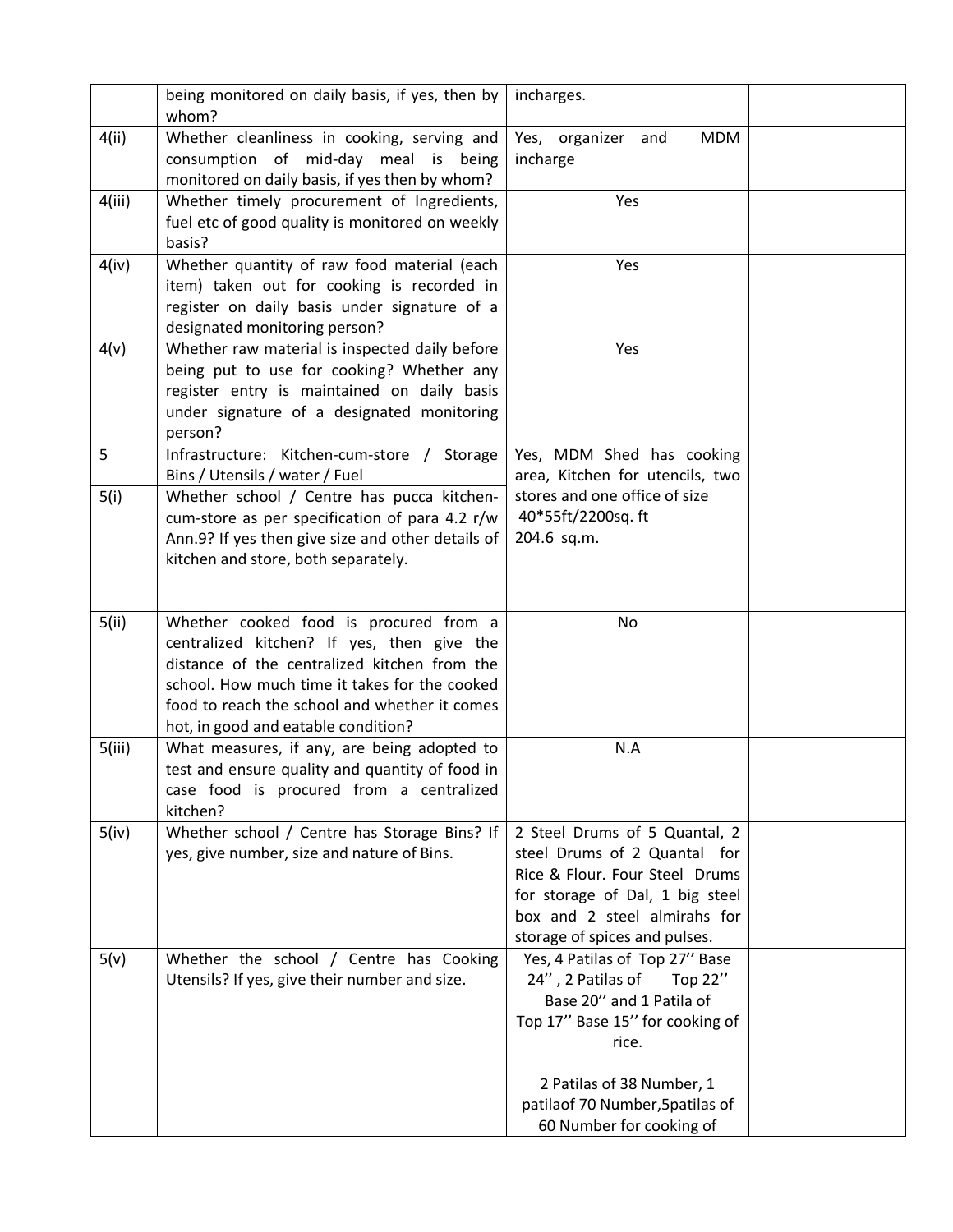|                |                                                   | Daal.4 Pressure Cookers of 60     |                         |
|----------------|---------------------------------------------------|-----------------------------------|-------------------------|
|                |                                                   | L.t and 6 pressure cooker of 22   |                         |
|                |                                                   | litres and 2 big karahies for     |                         |
|                |                                                   | frying.                           |                         |
| 5(vi)          | Whether the school / Centre has Utensils for      | Yes, Generally all students bring |                         |
|                | children to have food (plate, glass, bowl, spoon, | their own tiffins and spoons but  |                         |
|                | one each per child)                               | if they fail to bring the tiffin  |                         |
|                |                                                   | then we provide them plates as    |                         |
|                |                                                   | we have sufficient plates and     |                         |
|                |                                                   | spoons.                           |                         |
| 5(vii)         | Whether the school Centre has functional hand     | Yes, 26 taps                      |                         |
|                | wash facility / counters with soap? If yes, give  |                                   |                         |
|                | their number                                      |                                   |                         |
| 5(viii)        | Whether the school / centrehas proper             | Yes                               |                         |
|                | arrangement for pure drinking water?              |                                   |                         |
| 5(ix)          | the<br>school/centre<br>Whether<br>has<br>proper  | Yes                               |                         |
|                | arrangement for clean water for washing           |                                   |                         |
|                | vegetables, pulses, grains and cleaning used      |                                   |                         |
|                | utensils?                                         |                                   |                         |
| 5(x)           | Whether the school / centrehas a suitable and     | Food served in the class rooms    |                         |
|                | child friendly eating place, say a dining room or | only                              |                         |
|                | veranda? If yes, give its size and other details  |                                   |                         |
|                | for arrangements for light and air.               |                                   |                         |
| 5(xi)          | Nature of fuel being used (gas bases, smokeless   | <b>LPG</b>                        |                         |
|                | chullhas, traditional method of firewood,         |                                   |                         |
|                | kerosene, etc)                                    |                                   |                         |
| 5(xii)         | Reason for not using gas bases cooking and        |                                   |                         |
|                | proposal to convert.                              |                                   |                         |
| 6              | Infrastructure: Capacity Building:                | Through training programs at      |                         |
| 6(i)           | Details of Plan to train Teachers and organizers  | CIHM-42 and Meeting by Edu.       |                         |
|                | / cooks/ helpers?                                 | Department and on CASCADE         |                         |
|                |                                                   | basis.                            |                         |
| 6(iii)         | Are VECs (Village Education Committees),          | Yes, SMCs                         |                         |
|                | SMCs(Steering and Monitoring Committee),          |                                   |                         |
|                | MTAs (Mothers-Teachers Association), etc          |                                   |                         |
|                | oriented for effective implementation through     |                                   |                         |
|                | their close supervision?                          |                                   |                         |
| $\overline{7}$ | Role of Teachers                                  |                                   |                         |
| 7(i)           | Details of orienting Teachers regarding their     | Supervision of Raw and Cooked     |                         |
|                | role in the Scheme?                               | Food and maintain Hygiene and     |                         |
|                |                                                   | cleanliness is done as per        |                         |
|                |                                                   | guidelines of the department      |                         |
|                |                                                   | time to time.                     |                         |
| 7(ii)          | Has a training module been developed in 20        |                                   | <b>SMC Members have</b> |
|                | days in-service training for teachers under       |                                   | been trained under      |
|                | SSA(SarvaSikshaAbhiyaan)? Details of Teacher      |                                   | SSA in November-        |
|                | training conducted in this regard.                |                                   | December 2016.          |
| 7(iii)         | Whether teachers are using the scheme to          |                                   |                         |
|                | educate children about hygiene, discipline,       | Yes                               |                         |
|                | social equity, conservation of water, etc         |                                   |                         |
|                |                                                   |                                   |                         |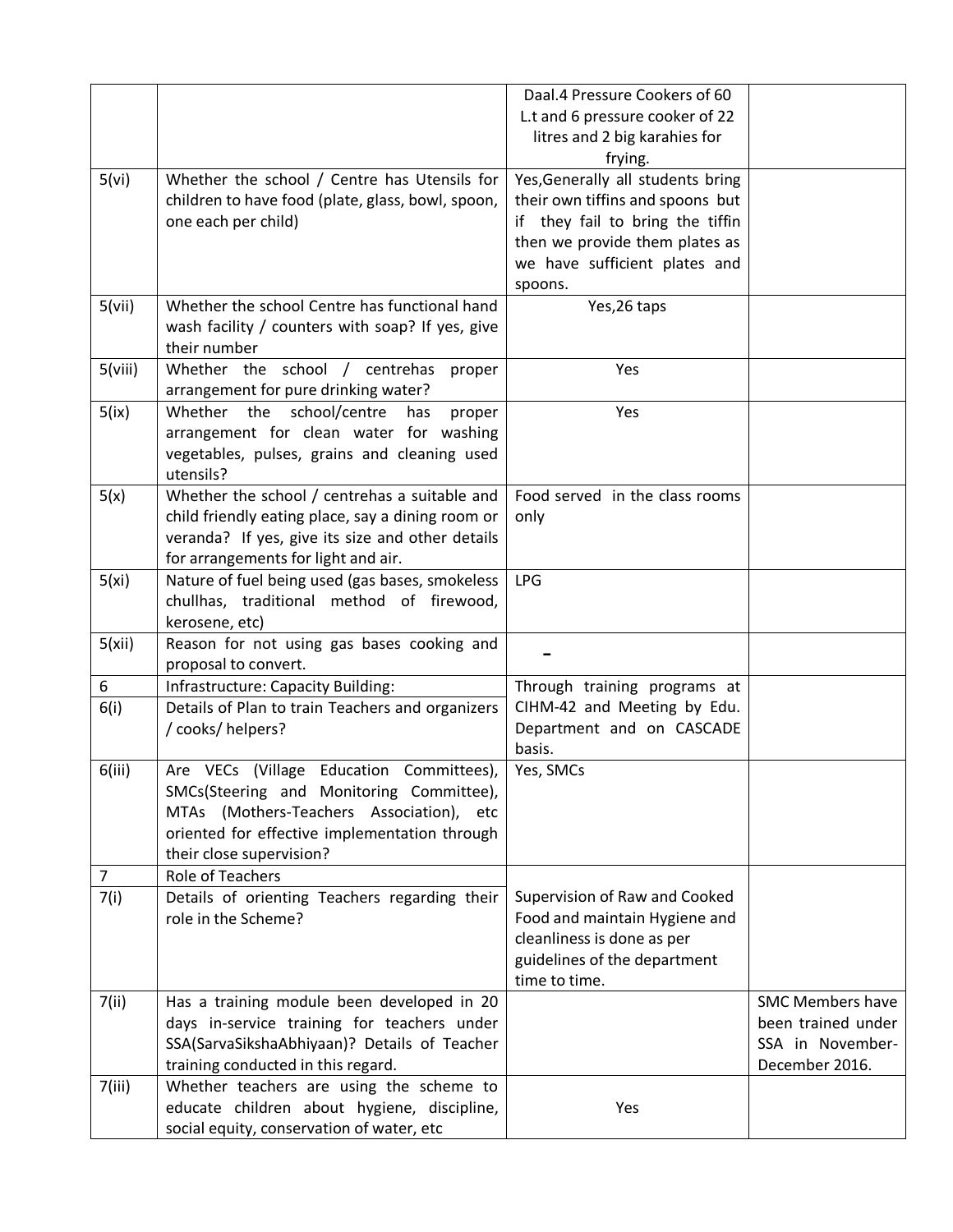| 8      | Cooks:                                                                                            | Cook =1 & Helper =20                                              |                       |
|--------|---------------------------------------------------------------------------------------------------|-------------------------------------------------------------------|-----------------------|
| 8(i)   | Who is cooking the meal? (Please give breakup)                                                    |                                                                   |                       |
|        | Cooks/helpers<br>engaged<br>(i)<br>by<br>the                                                      |                                                                   |                       |
|        | Department/village Panchayat                                                                      |                                                                   |                       |
|        | (ii) Self-Help Groups                                                                             |                                                                   |                       |
|        | (iii) NGOs                                                                                        |                                                                   |                       |
|        | (iv) Mothers Groups                                                                               |                                                                   |                       |
|        | (v) Any other                                                                                     |                                                                   |                       |
| 8(ii)  | Where NGOs are involved, it may be specified                                                      | No                                                                |                       |
|        | whether their selection is in accordance with                                                     |                                                                   |                       |
|        | the guidelines of MDM Scheme.                                                                     |                                                                   |                       |
| 8(iii) | Total No. of Organizers, cooks & helpers:                                                         | Organizer=1                                                       |                       |
|        |                                                                                                   | Cook=1                                                            |                       |
|        |                                                                                                   | Helper=20                                                         |                       |
| 8(iv)  | Are cooks/helpers given training (atleast 15                                                      |                                                                   |                       |
|        | days) on cleanliness, personal hygiene, cleaning                                                  | Yes                                                               |                       |
|        | of cooking area, cleaning and washing of food                                                     |                                                                   |                       |
|        | grains etc before using, and good practices of                                                    |                                                                   |                       |
|        | cooking, prior to employing / deploying them                                                      |                                                                   |                       |
|        | on the job for preparing Mid Day Meal for                                                         |                                                                   |                       |
|        | children.                                                                                         |                                                                   |                       |
| 8(v)   | Remuneration being given to (i) Organisers, (ii)                                                  | Organizer - Rs. 9000/-<br>per                                     |                       |
|        | Head Cook, (iii) Cook and (iv) Helper                                                             | month                                                             |                       |
|        |                                                                                                   | Cook - Rs. 8500/- per month                                       |                       |
|        |                                                                                                   | Helper - Rs. 3000/- per month                                     |                       |
|        |                                                                                                   |                                                                   |                       |
| 8(vi)  | Who is engaging the cook? How they are                                                            | Principal and SMC Members                                         |                       |
|        | appointed and what is the mechanism for                                                           | Appoint the Cook-cum-helpers                                      |                       |
|        | ensuring accountability? Are there any norms?                                                     | on Experience basis                                               |                       |
| 8(vii) | Have Self-Help Groups been tapped for the                                                         | No                                                                |                       |
|        | programme? (If not, constraints in this regard)                                                   |                                                                   |                       |
| 9      | Steering-cum-Monitoring Committees:                                                               | Yes, District level meetings held                                 |                       |
| 9(i)   | Whether Steering-cum-Monitoring Committees                                                        | with education department                                         | <b>SMC Meeting at</b> |
|        | constituted at District and block level and                                                       | time to time.                                                     | school level once in  |
|        |                                                                                                   |                                                                   |                       |
|        |                                                                                                   |                                                                   | a month.              |
| 10     | whether regular meetings are held, frequency<br>of meetings?                                      |                                                                   |                       |
|        | Mobilization of mothers / representatives of                                                      | Parents<br>tasting register<br>has                                |                       |
|        | local bodies:                                                                                     | maintained.<br>been<br>Some                                       |                       |
| 10(i)  | What are the steps taken to involve mothers /                                                     | mothers are working as Cook-                                      |                       |
|        | Gram                                                                                              | cum-Helpers.<br>Food<br>is                                        |                       |
|        | representatives of local bodies /<br>Panhayats / Gram Sabhasetc taking turns to                   | distributed among students &                                      |                       |
|        |                                                                                                   | their parents on Parent teacher                                   |                       |
|        | supervise preparation of meals and feeding of<br>children. What is the effect of this initiative? | meet. Number of beneficiaries                                     |                       |
|        |                                                                                                   | have increased and Parents                                        |                       |
|        |                                                                                                   | satisfaction is achieved.                                         |                       |
|        |                                                                                                   |                                                                   |                       |
| 10(ii) | What are the mechanisms for monitoring the<br>Scheme?                                             | PCS/HCS Officers of Chandigarh<br>Administration<br>senior<br>and |                       |
|        |                                                                                                   | <b>Officers</b><br>Educational<br>οf                              |                       |
|        |                                                                                                   | Department are monitoring the                                     |                       |